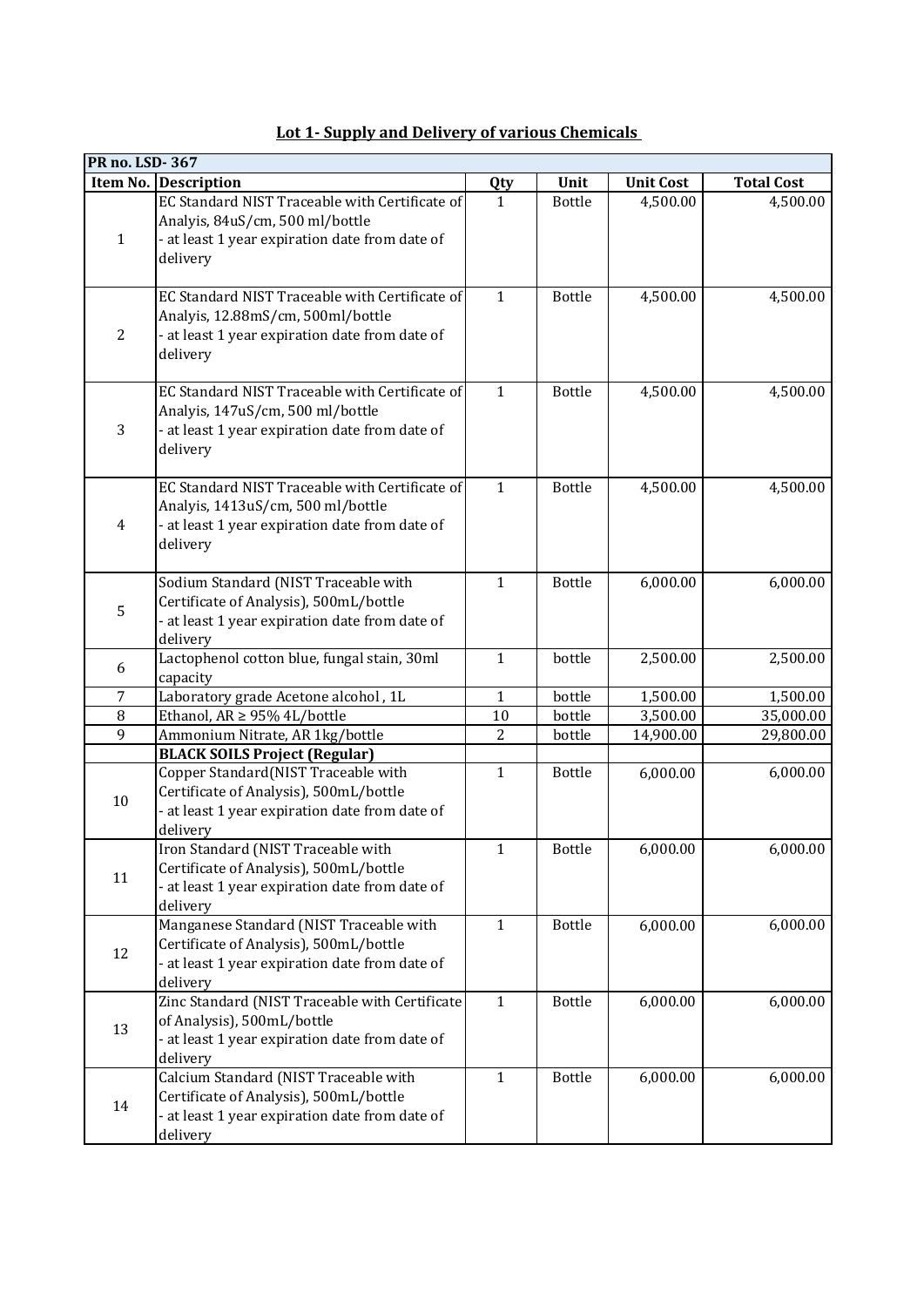|                 | Magnesium Standard (NIST Traceable with            | $\mathbf{1}$   | <b>Bottle</b> | 6,000.00  | 6,000.00  |
|-----------------|----------------------------------------------------|----------------|---------------|-----------|-----------|
| 15              | Certificate of Analysis), 500mL/bottle             |                |               |           |           |
|                 | - at least 1 year expiration date from date of     |                |               |           |           |
|                 | delivery                                           |                |               |           |           |
|                 | Formaldehyde stabilizes 10% formalin               | $\mathbf{1}$   | bottle        | 3,000.00  | 3,000.00  |
| 16              | solution, ACS reagent 5L                           |                |               |           |           |
| 17              | Nitric Acid, AR, 2.5L/bottle ≥68%                  | $\mathbf{1}$   | bottle        | 12,000.00 | 12,000.00 |
|                 |                                                    |                |               |           |           |
|                 | PD 1435<br>Potassium Standard (NIST Traceable with | $\overline{2}$ | <b>Bottle</b> | 6,000.00  | 12,000.00 |
|                 |                                                    |                |               |           |           |
| 18              | Certificate of Analysis), 500mL/bottle             |                |               |           |           |
|                 | - at least 1 year expiration date from date of     |                |               |           |           |
|                 | delivery                                           | $\overline{2}$ |               |           |           |
|                 | Phosphorus Standard, 500ml/bottle, NIST            |                | <b>Bottle</b> | 6,000.00  | 12,000.00 |
| 19              | Traceable with Certificate of Analysis             |                |               |           |           |
|                 | - at least 1 year expiration date from date of     |                |               |           |           |
|                 | delivery                                           |                |               |           |           |
| 20              | Ethanol, $AR \geq 95\%$ 4L/bottle                  | 5              | bottle        | 3,500.00  | 17,500.00 |
| PR No. SCMD 100 |                                                    |                |               |           |           |
|                 | Ammonium Fluoride, AR 500g/bot                     |                |               |           |           |
| 21              | - at least 1 year expiration date from date of     | $\mathbf{1}$   | bottle        | 8,000.00  | 8,000.00  |
|                 | delivery with certificate of analysis, safety      |                |               |           |           |
|                 | data sheet, and expiry date/shelf life             |                |               |           |           |
| 22              | Activated Charcoal, AR, Phosphate free,            | $\mathbf{1}$   | bottle        | 9,000.00  | 9,000.00  |
|                 | 1kg/bottle<br>NIST Traceable - AAS Standard        |                |               |           |           |
|                 |                                                    |                |               |           |           |
|                 | - Na, 500mL (1000ppm)<br>at least                  |                |               |           |           |
| 23              | 1 year expiration date from date of delivery       | $\mathbf{1}$   | bot           | 6,000.00  | 6,000.00  |
|                 | with Certificate of Analysis, Safety Data Sheet,   |                |               |           |           |
|                 | and expiry date/ shelf life                        |                |               |           |           |
|                 |                                                    |                |               |           |           |
|                 | NIST Traceable - AAS Standard                      |                |               |           |           |
|                 | - K, 500mL (1000ppm)<br>at least                   |                |               |           |           |
| 24              | 1 year expiration date from date of delivery       | $\mathbf{1}$   | bot           | 6,000.00  | 6,000.00  |
|                 | with Certificate of Analysis, Safety Data Sheet,   |                |               |           |           |
|                 | and expiry date/ shelf life                        |                |               |           |           |
|                 |                                                    |                |               |           |           |
|                 |                                                    |                |               |           |           |
|                 | NIST Traceable - AAS Standard                      |                |               |           |           |
|                 | $-$ Ca, 500mL (1000ppm)<br>at least                |                |               |           |           |
| 25              | 1 year expiration date from date of delivery       | $\mathbf{1}$   | bottle        | 6,000.00  | 6,000.00  |
|                 | with Certificate of Analysis, Safety Data Sheet,   |                |               |           |           |
|                 | and expiry date/ shelf life                        |                |               |           |           |
|                 |                                                    |                |               |           |           |
|                 |                                                    |                |               |           |           |
| 26              | NIST Traceable - AAS Standard                      |                |               |           |           |
|                 | - Mg, 500mL (1000ppm)<br>at least                  |                |               |           |           |
|                 | 1 year expiration date from date of delivery       | $\mathbf{1}$   | bottle        | 6,000.00  | 6,000.00  |
|                 | with Certificate of Analysis, Safety Data Sheet,   |                |               |           |           |
|                 | and expiry date/ shelf life                        |                |               |           |           |
|                 |                                                    |                |               |           |           |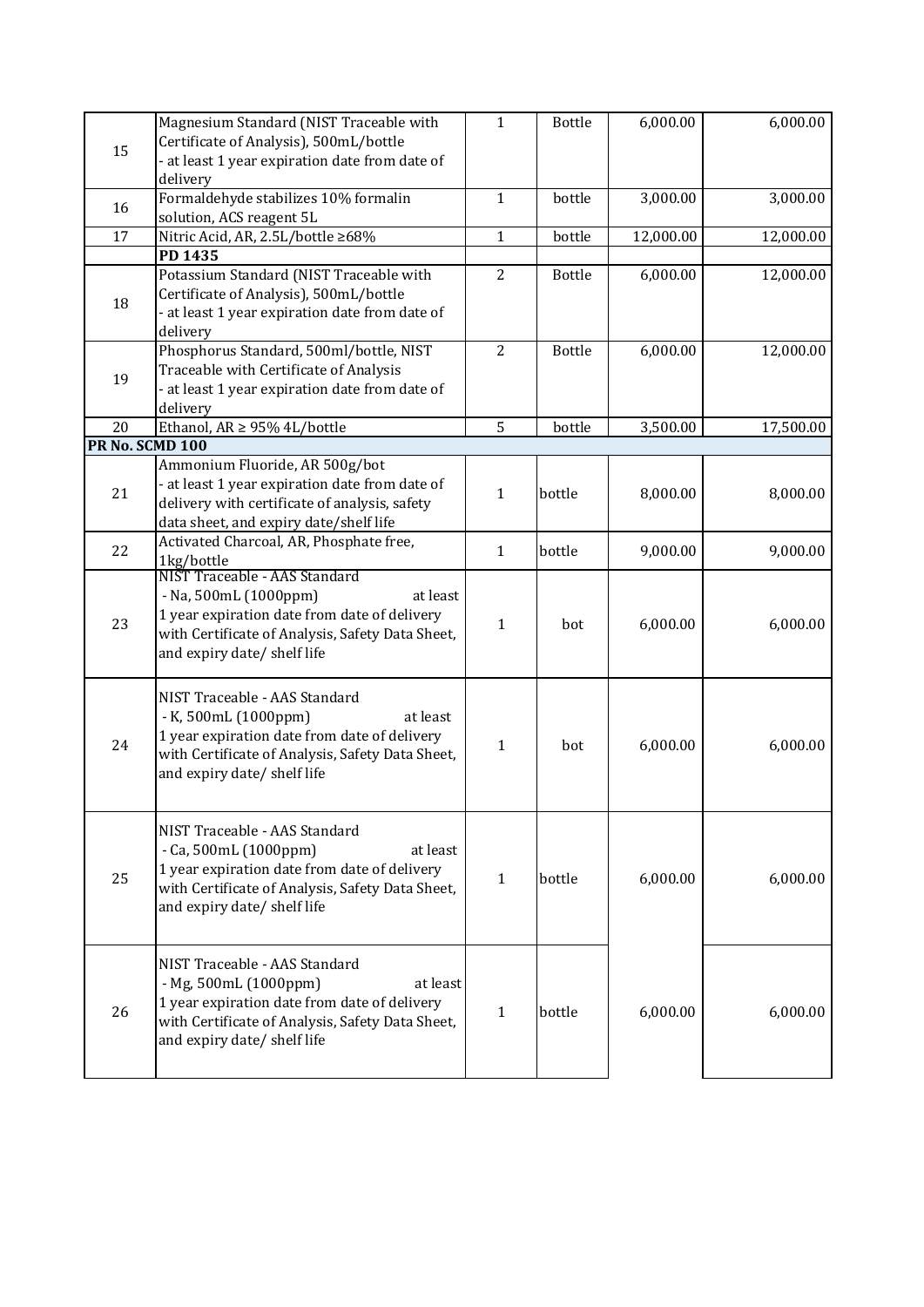| 27 | NIST Traceable - AAS Standard<br>- Cu, 500mL (1000ppm)<br>at least<br>1 year expiration date from date of delivery<br>with Certificate of Analysis, Safety Data Sheet,<br>and expiry date/ shelf life             | $\mathbf{1}$   | bottle | 6,000.00 | 6,000.00  |
|----|-------------------------------------------------------------------------------------------------------------------------------------------------------------------------------------------------------------------|----------------|--------|----------|-----------|
| 28 | NIST Traceable - AAS Standard<br>- Fe, 500mL (1000ppm)<br>at least<br>1 year expiration date from date of delivery<br>with Certificate of Analysis, Safety Data Sheet,<br>and expiry date/ shelf life             | 1              | bottle | 6,000.00 | 6,000.00  |
| 29 | NIST Traceable - AAS Standard<br>- Mn, 500mL (1000ppm)<br>at<br>least 1 year expiration date from date of<br>delivery<br>with<br>Certificate of Analysis, Safety Data Sheet, and<br>expiry date/ shelf life       | $\mathbf{1}$   | bottle | 6,000.00 | 6,000.00  |
| 30 | NIST Traceable - AAS Standard<br>$-$ Zn, 500mL (1000ppm)<br>at least<br>1 year expiration date from date of delivery<br>with Certificate of Analysis, Safety Data Sheet,<br>and expiry date/ shelf life           | $\mathbf{1}$   | bottle | 6,000.00 | 6,000.00  |
| 31 | Phosphuros std for AAS, 1000 ppm 250-500<br>mL/bottle, NIST traceable<br>at least 1 year expiration date from date of<br>delivery with Certificate of Analysis, Safety<br>Data Sheet, and expiry date/ shelf life | $\mathbf{1}$   | bottle | 6,000.00 | 6,000.00  |
| 32 | Diphenylamine 100g/bot A.R. Grade                                                                                                                                                                                 | $\overline{2}$ | bottle | 5,000.00 | 10,000.00 |
| 33 | pH Buffer Solution (NIST Traceable) for: pH<br>7.00<br>clear/non-colored solution 1L- with<br>Certification of analysis<br>at least 1 year expiration date from date of<br>delivery                               | 2              | bottle | 2,000.00 | 4,000.00  |
| 34 | pH Buffer Solution (NIST Traceable) for: pH<br>4.00 (clear/non-colored); 1L-with<br>Certification of analysis<br>at least 1 year expiration date from date of<br>delivery                                         | $\overline{2}$ | bottle | 2,000.00 | 4,000.00  |
| 35 | pH Buffer Solution (NIST Traceable) for: pH<br>10.00 (clear/non-colored); 1L- with<br>Certification of analysis<br>at least 1 year expiration date from date of<br>delivery                                       | $\overline{2}$ | bottle | 2,000.00 | 4,000.00  |
| 36 | Standards (NIST Traceable) for: EC Standard,<br>147uS/cm, 500 ml-with Certification of<br>analysis<br>at least 1 year expiration date from date of<br>delivery                                                    | $\mathbf{1}$   | bottle | 4,500.00 | 4,500.00  |